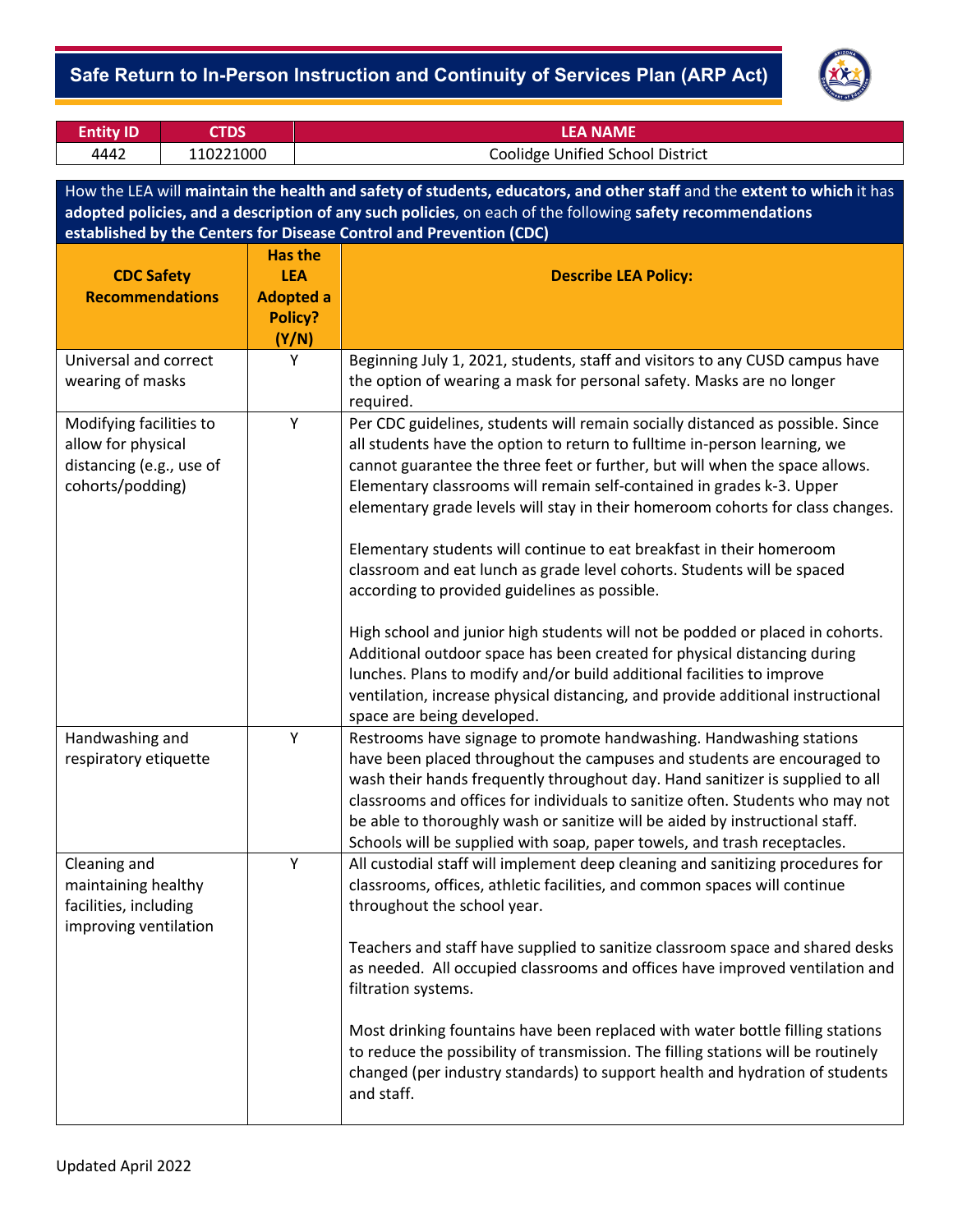|                                                                                                                                                                   |   | Safe Return to In-Person Instruction and Continuity of Services Plan (ARP Act)                                                                                                                                                                                                                                                                                                                                                                                                                                                 |
|-------------------------------------------------------------------------------------------------------------------------------------------------------------------|---|--------------------------------------------------------------------------------------------------------------------------------------------------------------------------------------------------------------------------------------------------------------------------------------------------------------------------------------------------------------------------------------------------------------------------------------------------------------------------------------------------------------------------------|
|                                                                                                                                                                   |   | An evaluation of each school's ventilation systems was performed to ensure<br>they met the industry standards and to maximize their effectiveness.<br>Custodial staff will ensure that the air system filters are replaced on a regular<br>basis.                                                                                                                                                                                                                                                                              |
| Contact tracing in<br>combination with<br>isolation and quarantine,<br>in collaboration with the<br>State, local, territorial,<br>or Tribal health<br>departments | Y | Contract tracing will continue utilizing the Pinal County Health Department as<br>a guide.<br>https://www.pinalcountyaz.gove/publichealth/CoronaVirus/Pages/Home.aspx<br>Each site nurse and site administration will continue to follow up with staff<br>and students to gather information on case investigation and contact tracing.<br>Sites will report known cases to the Department of Human Resources to<br>proceed with informing the local health department.                                                        |
| Diagnostic and screening<br>testing                                                                                                                               | Υ | Students and/or staff who are ill are recommended to stay home until any<br>symptoms or fever have subsided.<br>Rapid COVID tests may also be provided by the school health office.<br>https://www.pinalcountyaz.gove/publichealth/CoronaVirus/Pages/Home.aspx                                                                                                                                                                                                                                                                 |
| Efforts to provide<br>vaccinations to school<br>communities                                                                                                       | Υ | In conjunction with Pinal County Health, opportunities for vaccination are<br>provided to parents, students, and employees. As a district we want to ensure<br>that those who wish to be vaccinated can do so. Individuals may use personal<br>or sick leave to receive the vaccine or recover from any side effects. There are<br>no current plans for providing additional vaccination opportunities on<br>school/district sites.<br>https://www.pinalcountyaz.gove/publichealth/CoronaVirus/Pages/Home.aspx                 |
| Appropriate<br>accommodations for<br>children with disabilities<br>with respect to health<br>and safety policies                                                  | Υ | Coordinating with the Director of Special Services and parents/families, the<br>district will prioritize in-person instruction for students with disabilities who<br>may require special education services on site. Any accommodations needed<br>for students with disabilities will be provided in accordance with their IEP or<br>medical documentation.                                                                                                                                                                    |
| Coordination with State<br>and local health officials                                                                                                             | Υ | CUSD Superintendent will continue to coordinate with AZDHS, Pinal County<br>Heath, and CDC recommendations when making decisions regarding the<br>health and safety of students and staff. The Superintendent will report<br>ongoing information to the CUSD Governing Board and facilitate<br>discussion/decision making in response to the impact of COVID-19.<br>The Director of Human Resources will continue to share information related<br>to case investigation, quarantines, vaccination status, and contact tracing. |

How the LEA will ensure **continuity of services**, including but not limited to services to address **students' academic needs** and **students' and staff social, emotional, mental health**, and **other needs**, which may include **student health and food services**

#### **How the LEA will Ensure Continuity of Services?**

**Coolidge Unified School District will ensure continuity of services with a multifaceted approach that includes services for academics, SEL, mental and physical health, and food services. Academics**

- **Multiple modalities for students to receive instruction.**
- **Continuation of 1:1 technology.**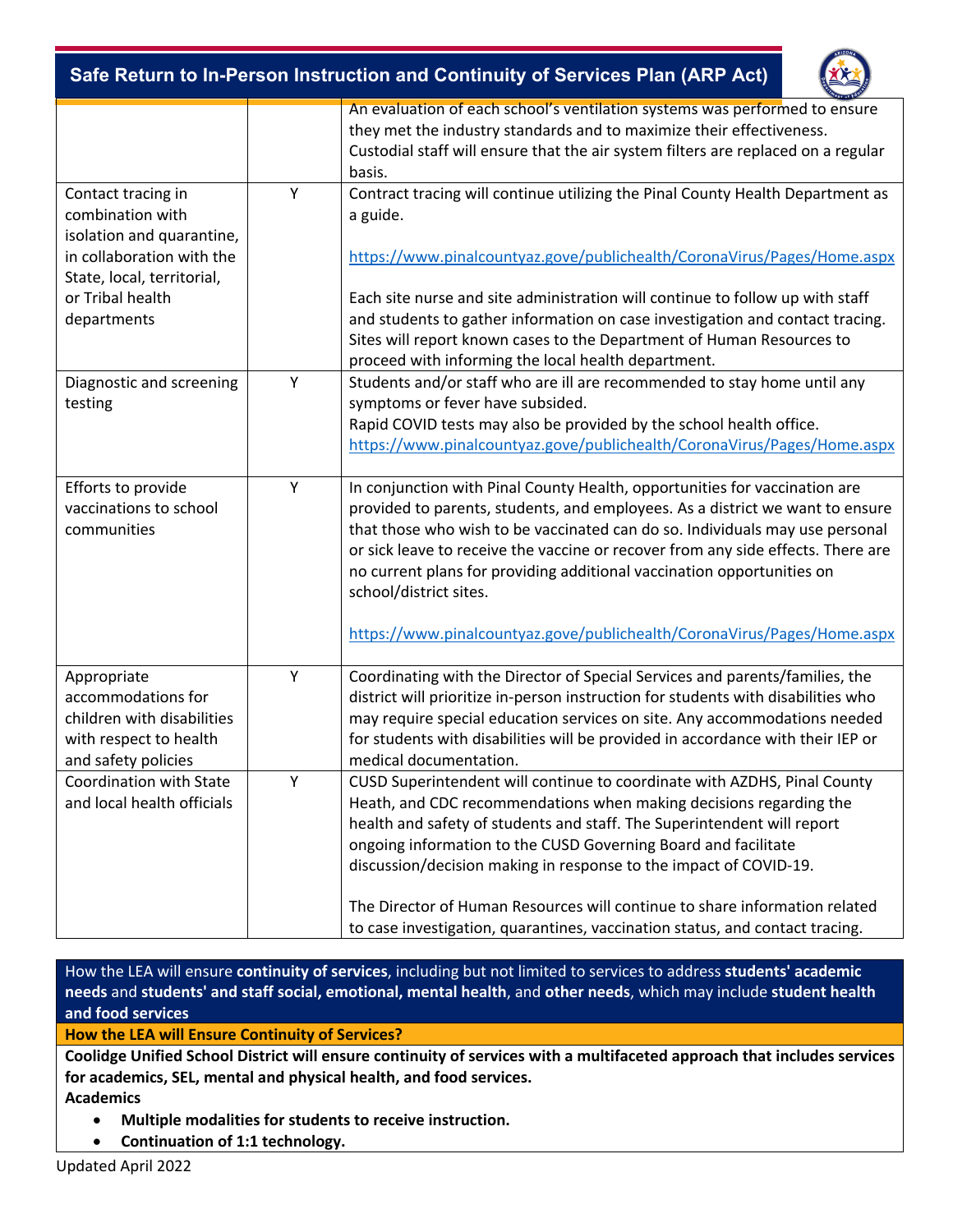

- **Flexible scheduling for students.**
- **Additional instructional time provided.**
- **Professional development for staff focused on intervention strategies for identified subgroups.**
- **Transportation for students who participate in after school tutoring or activities.**

#### **SEL – Students**

- **Continuation of comprehensive, embedded SEL curriculum.**
- **Social workers and counselors hired for each site.**
- **Implementation of restorative practices for student discipline.**

#### **Mental Health**

- **Staff provided with 9 days of professional development before the first day with students.**
- **Staff provided with 4 personal days to take as needed.**
- **Biweekly coaching sessions to discuss performance and/or other issues.**
- **Comprehensive EAP program that provides mental health counseling sessions.**

#### **Other**

- **Nurses hired for each school site.**
- **1:1 health aides to support students with significant mental and physical needs.**
- **Free breakfast and lunch for all students regardless of free and reduced lunch status.**

| <b>Students' Needs:</b> |                                                                                                                                                                                                                                                                                                                                                                                                                                                                                                                                                                                                                                                                                                                                                                                                                                                                                                                                                                                                                                                                                                                                                                     |
|-------------------------|---------------------------------------------------------------------------------------------------------------------------------------------------------------------------------------------------------------------------------------------------------------------------------------------------------------------------------------------------------------------------------------------------------------------------------------------------------------------------------------------------------------------------------------------------------------------------------------------------------------------------------------------------------------------------------------------------------------------------------------------------------------------------------------------------------------------------------------------------------------------------------------------------------------------------------------------------------------------------------------------------------------------------------------------------------------------------------------------------------------------------------------------------------------------|
| <b>Academic Needs</b>   | CUSD is providing a multi-faceted approach to ensure continuity of<br>services for the 2021-2021 school year. This plan creates an<br>emphasis on maintaining the current staffing model while increasing<br>intervention support. Funds have been utilized to provide returning<br>staff with a retention stipend which will be disbursed twice during<br>the year (in July and December) as an incentive to remain with the<br>district.                                                                                                                                                                                                                                                                                                                                                                                                                                                                                                                                                                                                                                                                                                                          |
|                         | Continuity of Services will be provided in the following:                                                                                                                                                                                                                                                                                                                                                                                                                                                                                                                                                                                                                                                                                                                                                                                                                                                                                                                                                                                                                                                                                                           |
|                         | Students have the option to be in person or online as CUSD<br>$\bullet$<br>as been awarded the opportunity to facilitate a fully online<br>program in grades 6-12. Students in grades K-5 will have in-<br>person instruction only beginning July 25, 2022.<br>Students will continue to have technology devices provided<br>$\bullet$<br>by the District. This will allow for continuity of instruction<br>regardless of the instructional modality.<br>Students will be provided with District email accounts in<br>$\bullet$<br>order to communicate effectively with their instructors and<br>have access to online meeting platforms.<br>High school students will have the opportunity to have a<br>$\bullet$<br>more flexible schedule and still meet the required minutes<br>of instruction.<br>Since CUSD is already on a four-day week, students will have<br>$\bullet$<br>time for intervention on two Fridays per month that will<br>target specific skills and/or standards. This time will also be<br>used for extension of learning for students who are<br>accelerated and/or gifted.<br>Tutoring will be provided daily before and after school in |
|                         | multiple content areas.                                                                                                                                                                                                                                                                                                                                                                                                                                                                                                                                                                                                                                                                                                                                                                                                                                                                                                                                                                                                                                                                                                                                             |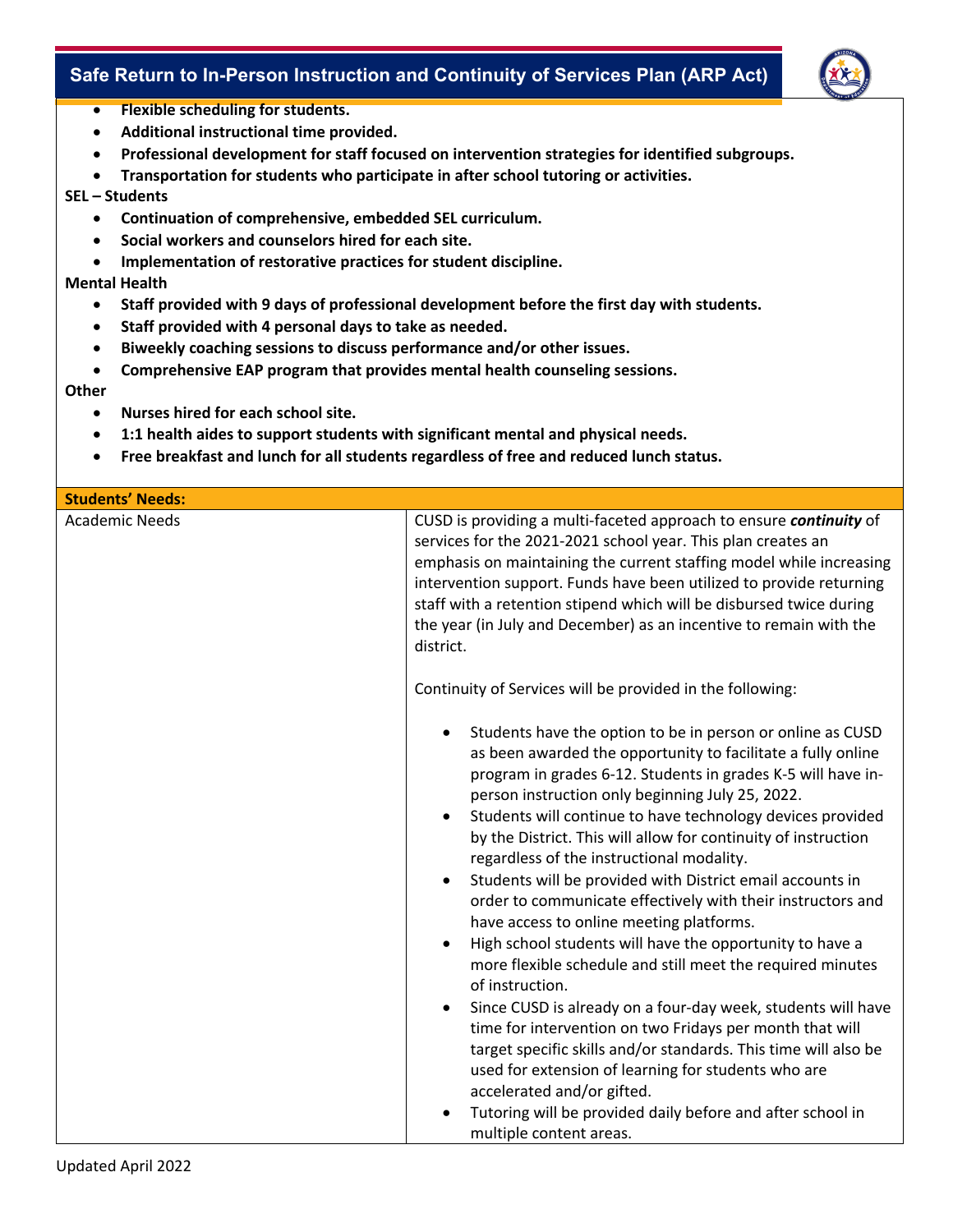| Safe Return to In-Person Instruction and Continuity of Services Plan (ARP Act) |                                                                                                                                                                                                                                                                                                                                                                                                                                                                                                                                                                                                                                                                                                                                                                                                                                        |  |
|--------------------------------------------------------------------------------|----------------------------------------------------------------------------------------------------------------------------------------------------------------------------------------------------------------------------------------------------------------------------------------------------------------------------------------------------------------------------------------------------------------------------------------------------------------------------------------------------------------------------------------------------------------------------------------------------------------------------------------------------------------------------------------------------------------------------------------------------------------------------------------------------------------------------------------|--|
|                                                                                | Additional paraprofessionals have been hired to provide<br>$\bullet$<br>support in all kindergarten and first grade classrooms.<br>Professional development for teachers on specific<br>$\bullet$<br>instructional strategies that strengthen tier 1 instruction.<br>Academic interventions will be provided for students after<br>$\bullet$<br>an analysis of multiple data points.<br>Continuity and quality of services will be supported through<br>the continuation of the Master Teacher position for each<br>site. These positions work with administration to provide<br>onsite and timely coaching for teachers and provide weekly<br>professional development on site benchmark data and<br>instructional strategies. This creates an emphasis on Tier 1<br>instruction with strategies for Tier 2 and Tier 3 interventions. |  |
| Social, Emotional and Mental Health Needs                                      | CUSD is providing the following:<br>Comprehensive SEL curriculum for all students in grades Pre-<br>k - 12. Social-emotional learning strategies and supports are<br>imbedded in classroom activities. Instructional staff will be<br>receiving continued professional development this year to<br>build on/expand their skills in social-emotional learning to<br>better meet student needs.<br>Social workers or counselors hired to support each school<br>site.<br>Utilization of restorative practices as an alternative and<br>$\bullet$<br>partner to disciplinary practices to ensure a continuity of<br>services to meet the behavioral and academic needs of the<br>student.                                                                                                                                                 |  |
| Other Needs (which may include student health<br>and food services)            | CUSD is providing the following:<br>Nurse or health aide at each school site.<br>1:1 health aide for specific students in identified special<br>$\bullet$<br>education classrooms.<br>CUSD is a benefactor of Community Eligibility but is also a<br>$\bullet$<br>participant in Summer Feeding. Free breakfast and lunch<br>provided for all students and any child in the community<br>birth - 18 through June 30, 2022. Beginning July 1, 2022,<br>only CUSD student will be provided with free breakfast and<br>lunch.                                                                                                                                                                                                                                                                                                             |  |
| <b>Staff Needs:</b><br>Social, Emotional and Mental Health Needs               | CUSD is providing the following:                                                                                                                                                                                                                                                                                                                                                                                                                                                                                                                                                                                                                                                                                                                                                                                                       |  |
|                                                                                | 2021-2022 School year: Nine days of professional<br>development prior to the first day with students. 2022-2023<br>School year: Seven days of professional development prior<br>to the first day with students.<br>Weekly or bi-weekly coaching/check-in sessions with each<br>$\bullet$<br>teacher and/or staff member.<br>Approval of up to four personal days throughout the 2021-<br>2022 school year.                                                                                                                                                                                                                                                                                                                                                                                                                             |  |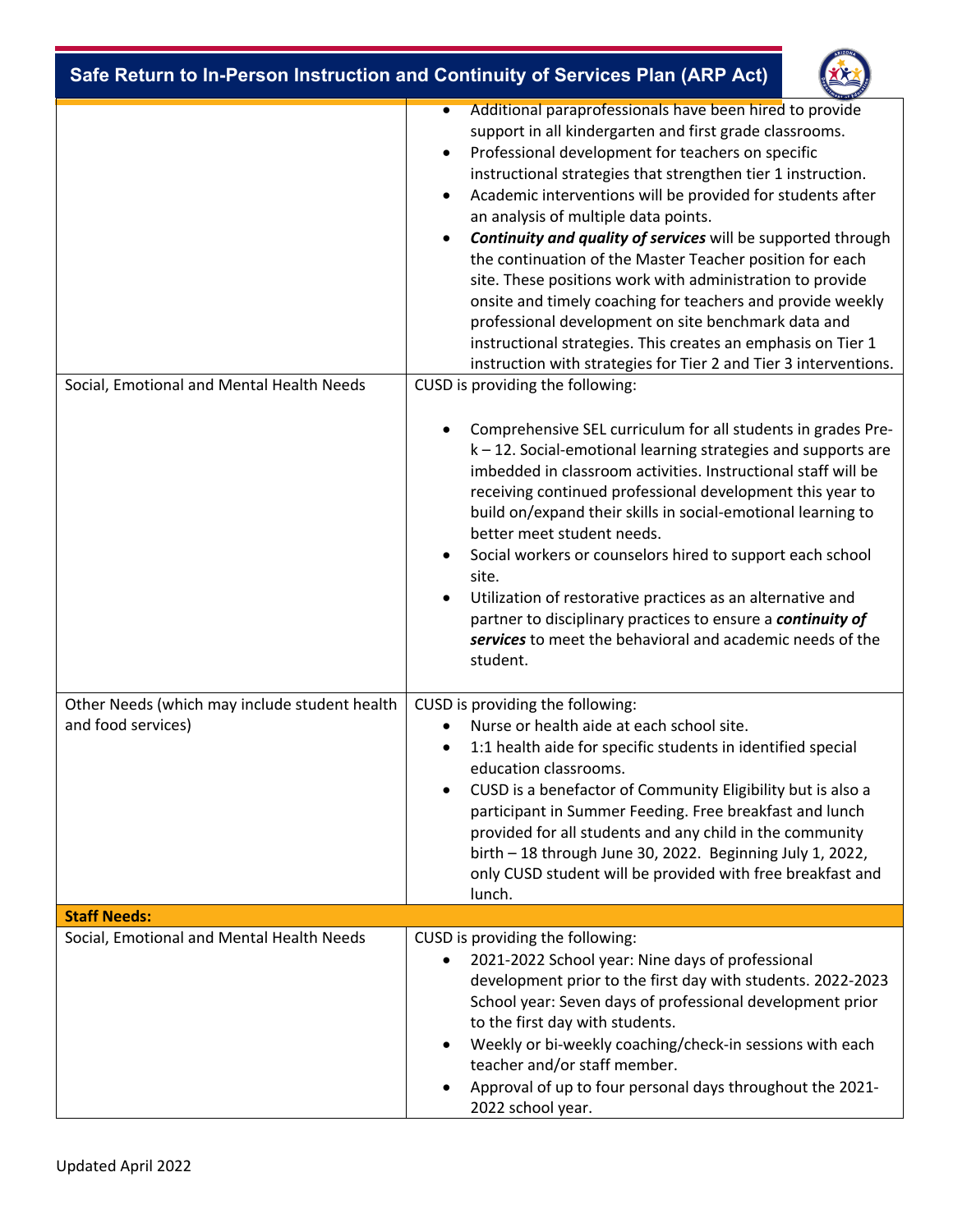

• Comprehensive EAP program provided to all staff members

Other Needs

| The LEA must regularly, but no less frequently than every six months (taking into consideration the timing of<br>significant changes to CDC guidance on reopening schools), review and, as appropriate, revise its plan for the safe<br>return to in-person instruction and continuity of services through September 30, 2023 |                                                                                                                                                                                                                                                                                                                                                                                                                                                                                                                                                                                                                                                                                                                                                                                                                                                                                                                                                                                                 |  |  |  |
|-------------------------------------------------------------------------------------------------------------------------------------------------------------------------------------------------------------------------------------------------------------------------------------------------------------------------------|-------------------------------------------------------------------------------------------------------------------------------------------------------------------------------------------------------------------------------------------------------------------------------------------------------------------------------------------------------------------------------------------------------------------------------------------------------------------------------------------------------------------------------------------------------------------------------------------------------------------------------------------------------------------------------------------------------------------------------------------------------------------------------------------------------------------------------------------------------------------------------------------------------------------------------------------------------------------------------------------------|--|--|--|
| <b>Date of Revision</b>                                                                                                                                                                                                                                                                                                       | 12/1/2021                                                                                                                                                                                                                                                                                                                                                                                                                                                                                                                                                                                                                                                                                                                                                                                                                                                                                                                                                                                       |  |  |  |
| <b>Public Input</b>                                                                                                                                                                                                                                                                                                           |                                                                                                                                                                                                                                                                                                                                                                                                                                                                                                                                                                                                                                                                                                                                                                                                                                                                                                                                                                                                 |  |  |  |
| Describe the process used to seek public<br>input, and how that input was taken into<br>account in the revision of the plan:                                                                                                                                                                                                  | Two public forums were offered on June 16, 2021. In attendance were<br>representatives from all special populations, human resources, finance, and<br>facilities. The district provided information on how the money is able to be<br>used and gave examples on how to determine if it would be allowable<br>under ESSER III. In addition, the district showed how they would like to<br>utilize the funding and how each item was beneficial to the district and how<br>it met the requirements under ESSER III. Attendees were able to provide<br>input on the district recommendations as well as give their own input.<br>Through this process, several after school activities, ideas on facility usage,<br>and staffing were taken into consideration and added to the comprehensive<br>plan for ESSER III funding. A survey of parent, students and staff was<br>provided in April 2022 to determine any additional needs and/or guidance<br>for the remainder of ESSER funded projects. |  |  |  |

at no charge.

# **U.S. Department of Education Interim Final Rule (IFR)**

## **(1) LEA Plan for Safe Return to In-Person Instruction and Continuity of Services**

- (a) An LEA must describe in its plan under section 2001(i)(1) of the ARP Act for the safe return to in-person instruction and continuity of services—
	- (i) how it will maintain the health and safety of students, educators, and other staff and the extent to which it has adopted policies, and a description of any such policies, on each of the following safety recommendations established by the CDC:
		- (A) Universal and correct wearing of masks.
		- (B) Modifying facilities to allow for physical distancing (*e.g.,* use of cohorts/podding)
		- (C) Handwashing and respiratory etiquette.
		- (D) Cleaning and maintaining healthy facilities, including improving ventilation.
		- (E) Contact tracing in combination with isolation and quarantine, in collaboration with the State, local, territorial, or Tribal health departments.
		- (F) Diagnostic and screening testing.
		- (G) Efforts to provide vaccinations to school communities.
		- (H) Appropriate accommodations for children with disabilities with respect to health and safety policies.
		- (I) Coordination with State and local health officials.
	- (ii) how it will ensure continuity of services, including but not limited to services to address students' academic needs and students' and staff social, emotional, mental health, and other needs, which may include student health and food services.

(b)(i) During the period of the ARP ESSER award established in section Start Printed Page 212022001(a) of the ARP Act, an LEA must regularly, but no less frequently than every six months (taking into consideration the timing of significant changes to CDC guidance on reopening schools), review and, as appropriate, revise its plan for the safe return to in-person instruction and continuity of services.